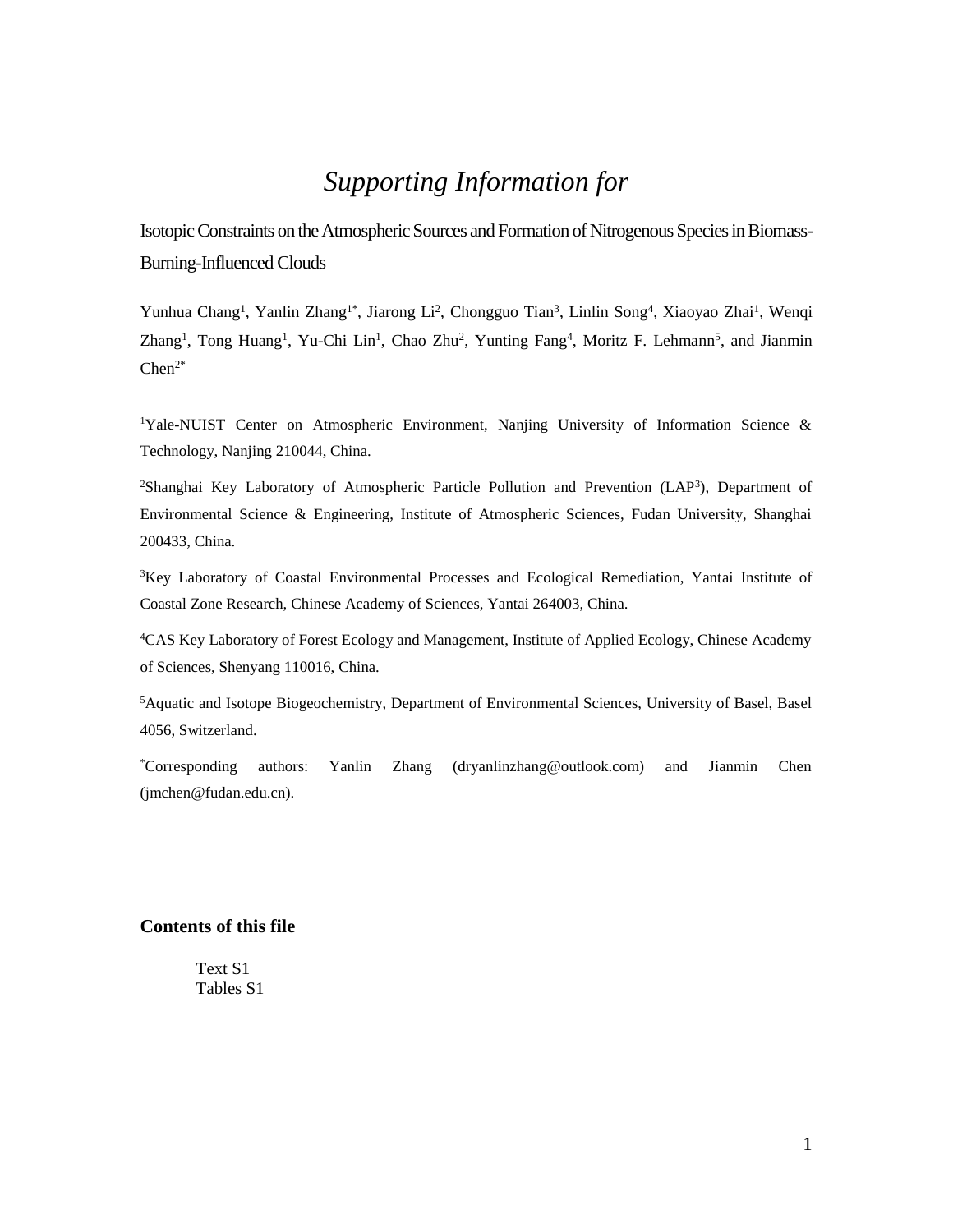## **Text S1.**

.

The Bayesian mixing model makes use of stable isotope data to determine the probability distribution of source contributions to a mixture, explicitly accounting for uncertainties associated with multiple sources, their isotopic signatures, and isotope fractionation during transformations. The model has been widely used in ecological studies, such as food-web analyses. In Bayesian theorem, the contribution of each source is calculated based on mixed data and prior information, such that:

 $P(f_q | data) = \theta(data | f_q) \times p(f_q) / \sum \theta(data | f_q) \times p(f_q)$ 

where  $\theta$ (data|f<sub>q</sub>) and p(f<sub>q</sub>) refer to the likelihood of the given mixed isotope signature, and the predetermined probability of the given state of nature, based on prior information, respectively. The denominator represents the numerical approximation of the marginal probability of the data. In a Bayesian model (stable isotope in R; SIAR), isotope signatures from the mixed data pool are assumed to be normally distributed. Uncertainty in the distribution of isotope sources and associated isotope fractionation during transformations are factored into the model by defining respective mean (μ) and standard deviation (σ) parameters. Prior knowledge about proportional source contributions  $(f_q)$  is parametrized using the Dirichlet distribution, with an interval of [0, 1]. To assess the likelihood of the given  $f_q$ , the proposed proportional contribution is combined with a user-specified isotope distribution of sources and their associated isotope effects to develop a proposed isotope distribution for the mixture. The probability of fractional source contributions  $(f<sub>q</sub>)$  is calculated by the Hilborn sampling-importance-resampling method.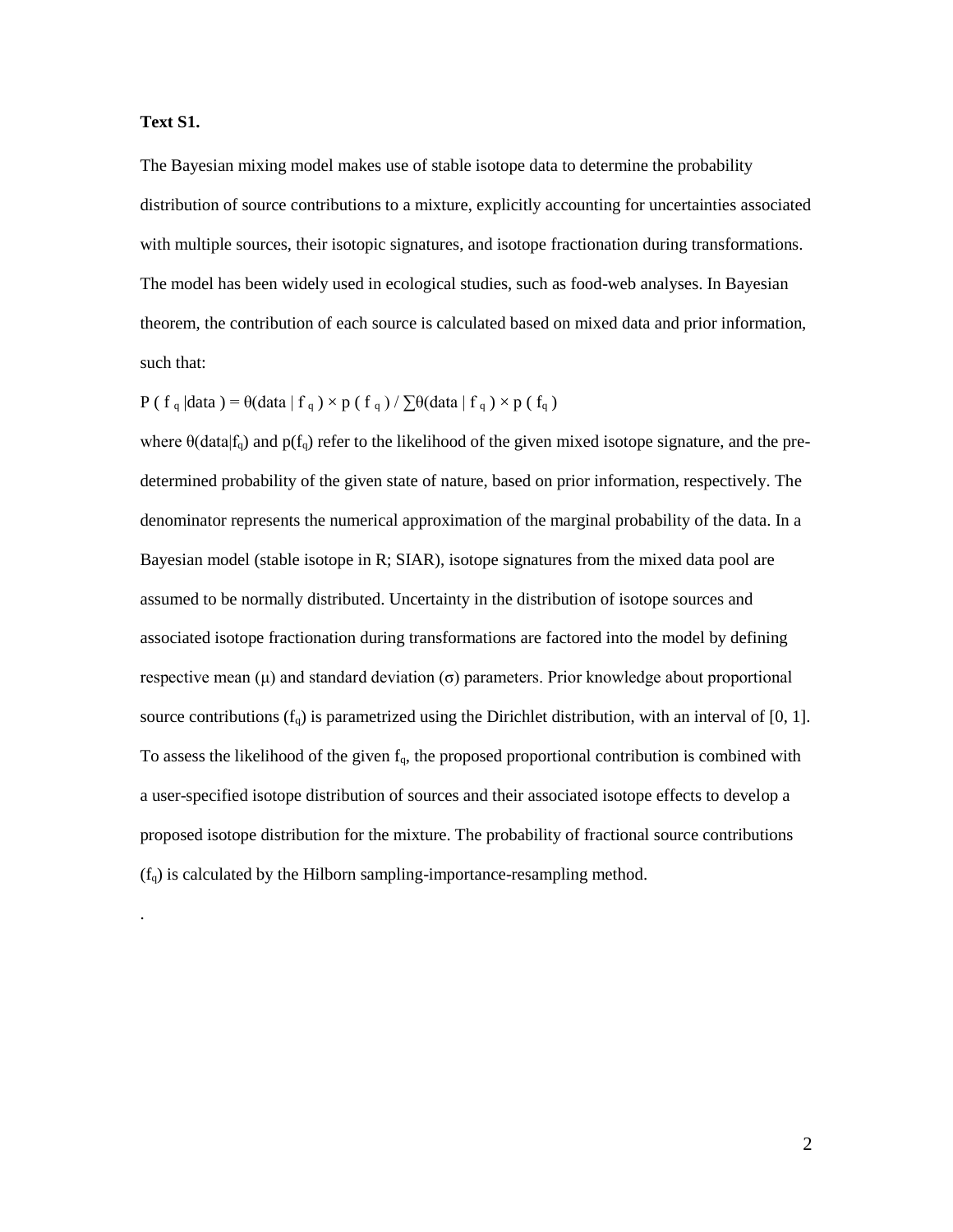**Table S1.** Typical  $\delta^{15}N\text{-}NO_x$  values for coal combustion, transportation and biomass burning, and soils based on literature values.

| Source types    | Mean $(\%_0)$ | Standard $(\%_0)$ | Number | Reference                                     |
|-----------------|---------------|-------------------|--------|-----------------------------------------------|
| Coal combustion | 13.72         | 4.57              | 47     | Felix et al., 2012, 2015; Walter et al., 2015 |
| Transportation  | $-7.25$       | 7.80              | 151    | Walter et al., 2015a, b; Heaton et al., 1997  |
| Biomass burning | 1.04          | 4.13              | 24     | Fibiger et al., 2016; Felix and Elliott, 2013 |
| Biogenic soil   | $-33.77$      | 12.16             | 6      | Hastings et al., 2009; Felix et al., 2012     |

- Felix, J. D.; Elliott, E. M.; Avery, G. B.; Kieber, R. J.; Mead, R. N.; Willey, J. D.; Mullaugh, K. M., Isotopic composition of nitrate in sequential Hurricane Irene precipitation samples: Implications for changing NO<sup>x</sup> sources. *Atmos. Environ.* **2015,** *106*, 191-195.
- Felix, J. D.; Elliott, E. M.; Shaw, S. L., Nitrogen isotopic composition of coal-fired power plant  $NO<sub>x</sub>$ : influence of emission controls and implications for global emission inventories. *Environ. Sci. Technol.* **2012,** *46*, (6), 3528-3535.
- Felix, J. D.; Elliott, E. M., Isotopic composition of passively collected nitrogen dioxide emissions: Vehicle, soil and livestock source signatures. *Atmos. Environ.* **2014,** *92*, 359-366.
- Felix, J. D.; Elliott, E. M., The agricultural history of human-nitrogen interactions as recorded in ice core  $\delta^{15}N\text{-}NO_3$ . *Geophy. Res. Lett.* **2013**, 40, (8), 1642-1646.
- Fibiger, D. L.; Hastings, M. G., First measurements of the nitrogen isotopic composition of NO<sup>x</sup> from biomass burning. *Environ. Sci. Technol.* **2016,** *50*, (21), 11569-11574.
- Hastings, M. G.; Jarvis, J. C.; Steig, E. J., Anthropogenic impacts on nitrogen isotopes of ice-core nitrate. *Science* **2009,** *324*, (5932), 1288-1288.
- Heaton, T. H. E.; Spiro, B.; Madeline, S.; Robertson, C., Potential canopy influences on the isotopic composition of nitrogen and sulphur in atmospheric deposition.